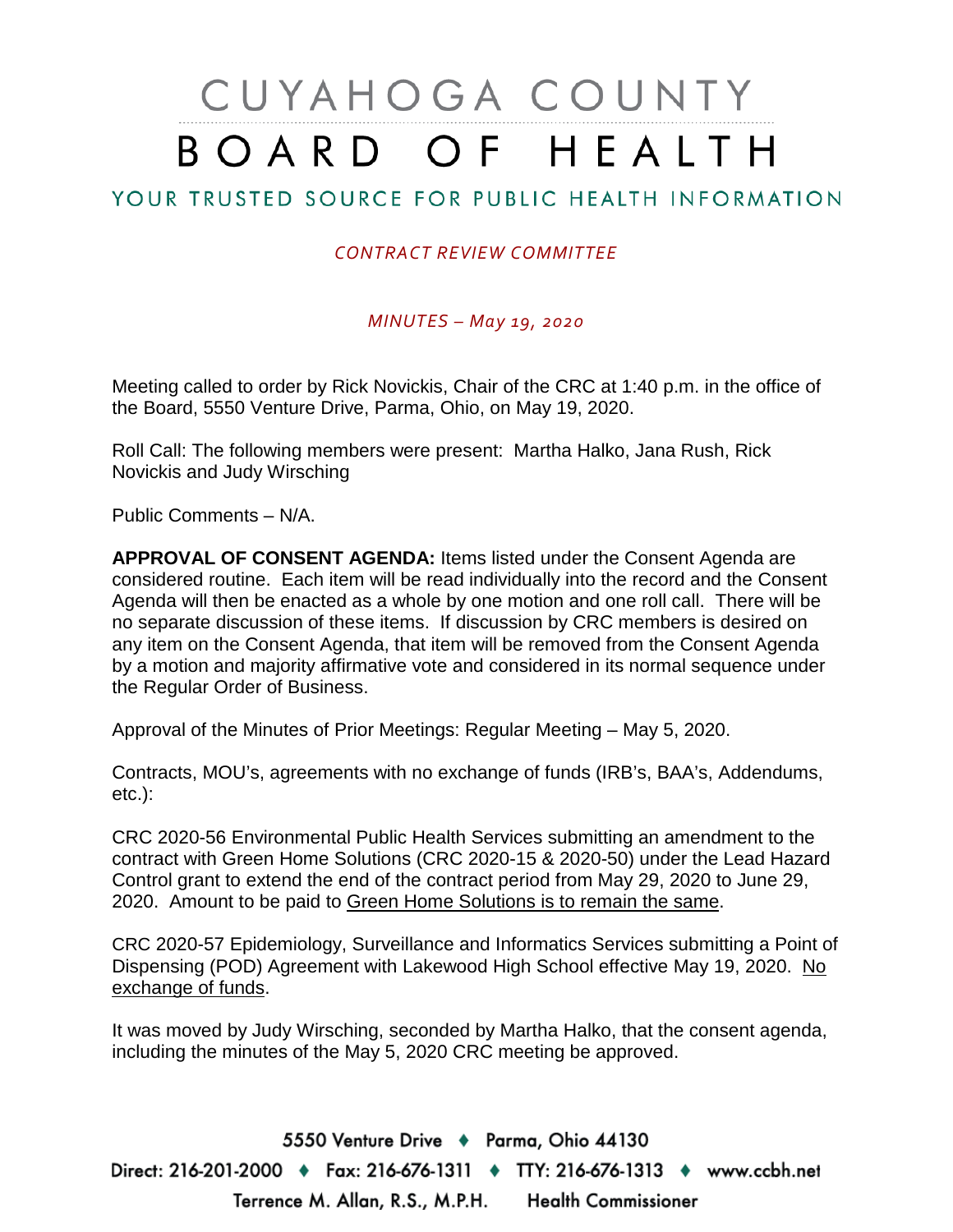The Secretary called the roll:

Ayes: Martha Halko, Jana Rush, Rick Novickis and Judy Wirsching

#### **CONTRACTS AND AWARDS:**

Tabled Items

**None** 

New Items For Review

Bid/Quote Openings ≥ \$25,000.00

None

Bid/Quote Openings < \$25,000.00

None

Expenditures: Contracts up to \$25,000.00

It was moved by Martha Halko, seconded by Rick Novickis that the contract (CRC 2020- 58) with Berea City School District under the Adverse Childhood Experiences (ACEs) grant from February 1, 2020 through August 31, 2020 in an amount not to exceed \$9,200.00 be approved.

Presented by: Marlene Skovenski

Purpose: BCSD will identify participants in need of intervention, provide space for R-Rules and communicate with CCBH on project status, implementation, barriers & results. BCSD will provide exposure trips to R-Rules students to build resiliency by exposing students to healthy leisure activities within the community, college campus visits and team building.

Funding Source: 100% reimbursable through the Adverse Childhood Experiences ACEs grant.

The Secretary called the roll:

Ayes: Martha Halko, Jana Rush, Rick Novickis and Judy Wirsching

It was moved by Judy Wirsching, seconded by Rick Novickis that the contract (CRC 2020-59) with Pisanick Partners, LLC under the USDA Farm to School grant from May

5550 Venture Drive + Parma, Ohio 44130

Direct: 216-201-2000 ♦ Fax: 216-676-1311 ♦ TTY: 216-676-1313 ♦ www.ccbh.net Terrence M. Allan, R.S., M.P.H. **Health Commissioner**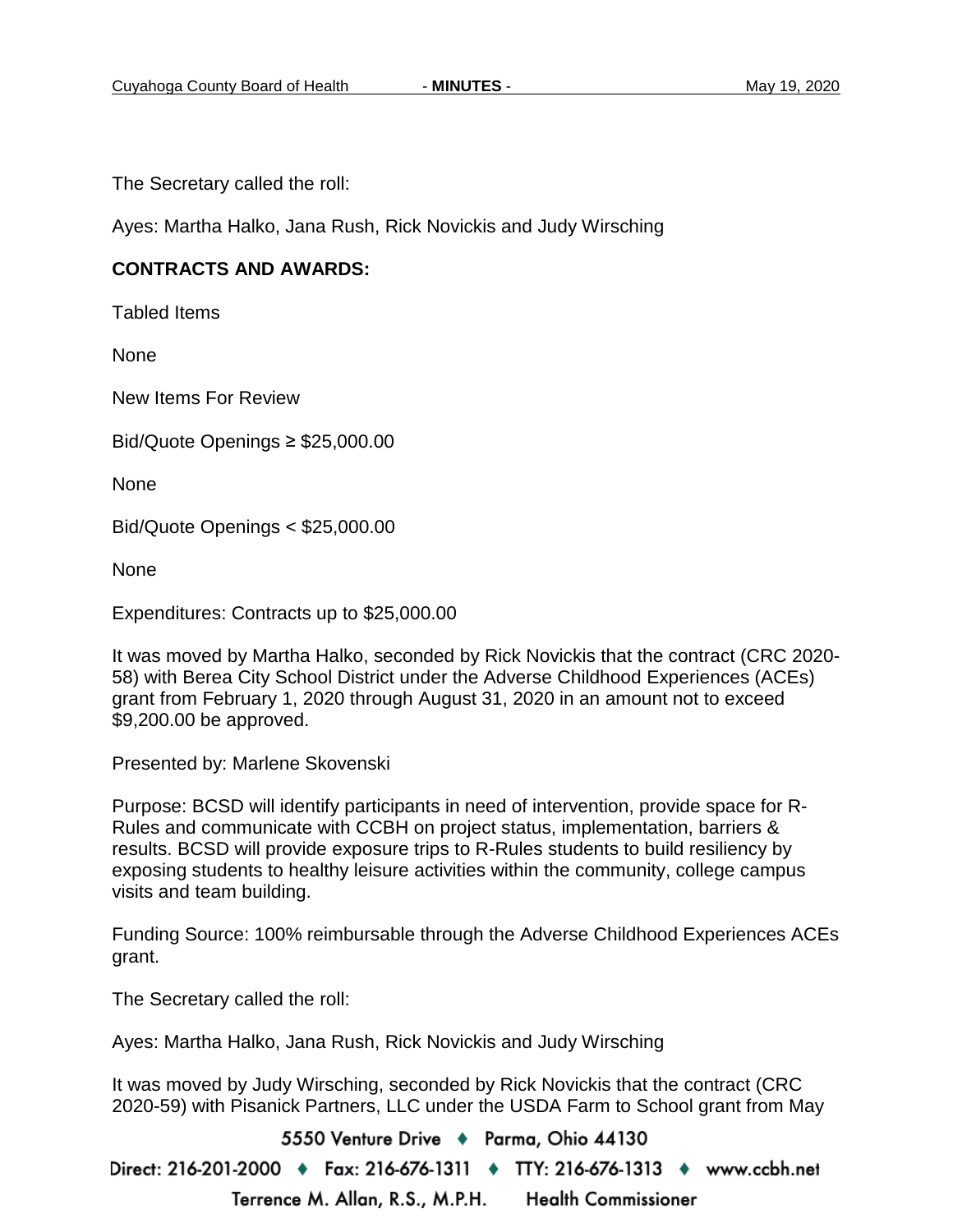1, 2020 through December 31, 2020 in an amount not to exceed \$20,000.00 be approved.

Presented by: Martha Halko

Purpose: To create recipe videos for the Feed Our Future program.

Funding Source: 100% reimbursable through the FY2021 USDA Farm to School grant.

The Secretary called the roll:

Ayes: Martha Halko, Jana Rush, Rick Novickis and Judy Wirsching

It was moved by Martha Halko, seconded by Judy Wirsching that the contract (CRC 2020-60) with Radio One under the Racial and Ethnic Approaches to Community Health (REACH) grant from May 6, 2020 through September 29, 2020 in an amount not to exceed \$10,000.00 be approved.

Presented by: Martha Halko

Purpose: To provide communications and marketing to support the REACH grant activities.

Funding Source: 100% reimbursable through the FY2020 REACH grant.

The Secretary called the roll:

Ayes: Martha Halko, Jana Rush, Rick Novickis and Judy Wirsching

Revenue Generating Agreements up to \$25,000.00

None

Contract Rescissions

None

Other Business.

Public Comment – N/A.

Thereupon, it was moved by Judy Wirsching, seconded by Jana Rush, that the following Motion be adopted:

BE IT RESOLVED that the meeting be adjourned at 1:48 p.m.

5550 Venture Drive + Parma, Ohio 44130 Direct: 216-201-2000 ♦ Fax: 216-676-1311 ♦ TTY: 216-676-1313 ♦ www.ccbh.net Terrence M. Allan, R.S., M.P.H. **Health Commissioner**